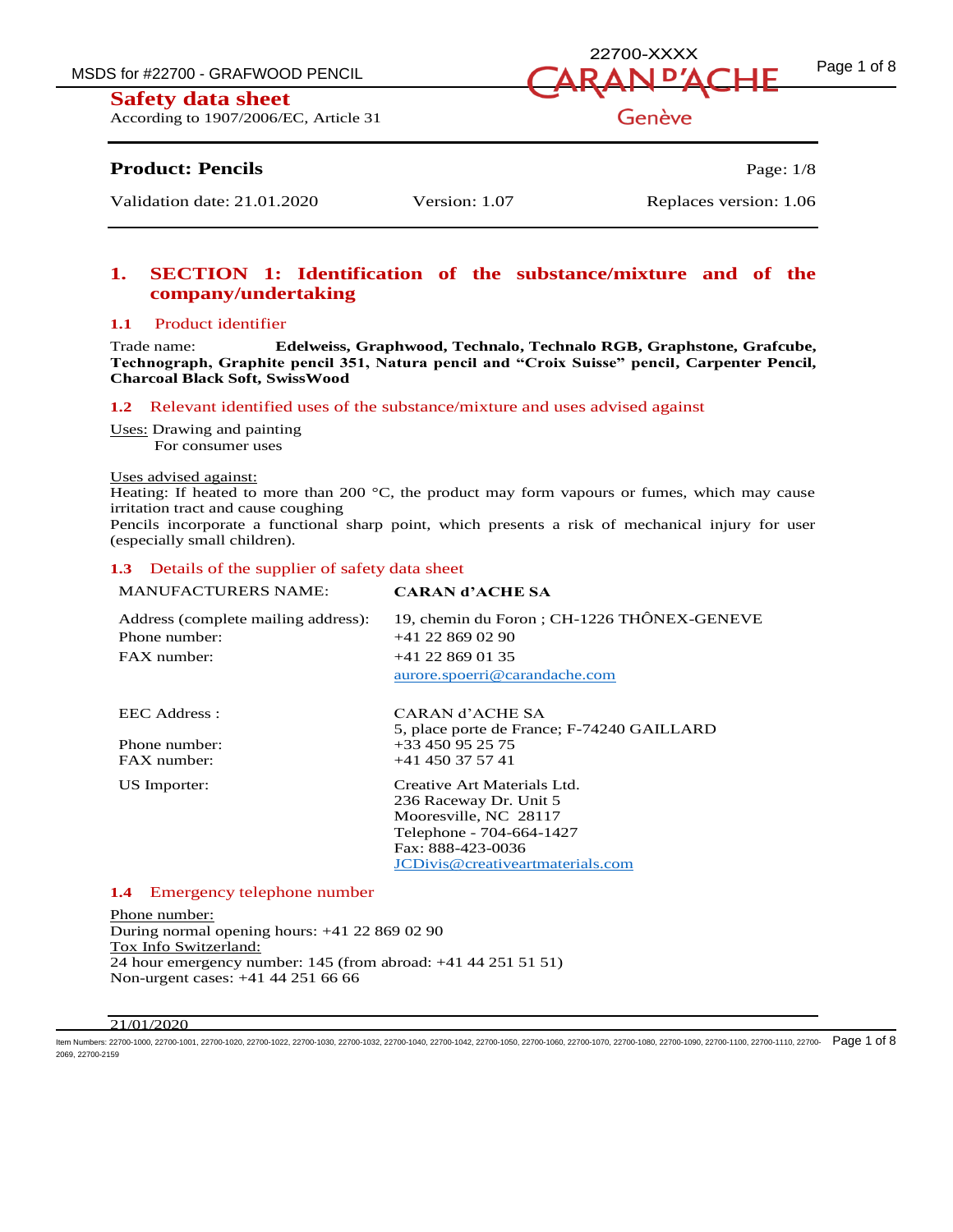According to 1907/2006/EC, Article 31



Genève

# **Product: Pencils Page: 2/8**

Validation date: 21.01.2020 Version: 1.07 Replaces version: 1.06

## **2. SECTION 2: Hazards identification**

#### **2.1** Classification of the substance/ mixture

The product is not classified, according to the CLP regulation 1272/2008.

#### **2.2** Label elements

Labelling according to Regulation (EC) N°1272/2008: none Hazard pictogram(s): none Hazard statement(s): none Precautionary statement(s): none Hazardous components, which must be listed on the label: none

### **2.3** Other hazards (concerning PBT and vPvB according to Regulation(CE) 1907/2006 annexe XIII)

Not applicable

## **3. SECTION 3: Composition/information on ingredients**

Substance/Mixture: Mixtures

Hazardous components:

| <b>Chemical name</b> | <b>Identification</b><br><b>numbers</b> | <b>Classification</b><br><b>Regulation (CE) 1272/2008</b> | <b>VA</b>      |
|----------------------|-----------------------------------------|-----------------------------------------------------------|----------------|
| Not applicable       | Not applicable                          | Not applicable                                            | Not applicable |

For the full text of the R-phrases mentioned in this section, see section 16 For the full text of the H-phrases mentioned in this section, see section 16

### **4. SECTION 4: First aid measures**

#### **4.1** Description of first aid measures

#### General information:

Move out of dangerous area. Show this safety data sheet to the doctor in attendance. Do not leave the victim unattended. Eyes contact: Irrigate with fresh water immediately and continuously for 5 to 15 minutes keeping eye open. Consult a specialized medical service Skin contact: Wash skin with water and soap. In case of persistent irritation, seek medical advice. Swallowed or eaten: Do not drink anything and consult physician.

#### $21/01/2020$

ltem Numbers: 22700-1000, 22700-1001, 22700-1020, 22700-1030, 22700-1030, 22700-1030, 22700-1040, 22700-1050, 22700-1060, 22700-1080, 22700-1080, 22700-1090, 22700-1010, 22700-1090, 22700-1110, 22700-1110, 22700-1090-2000-2069, 22700-2159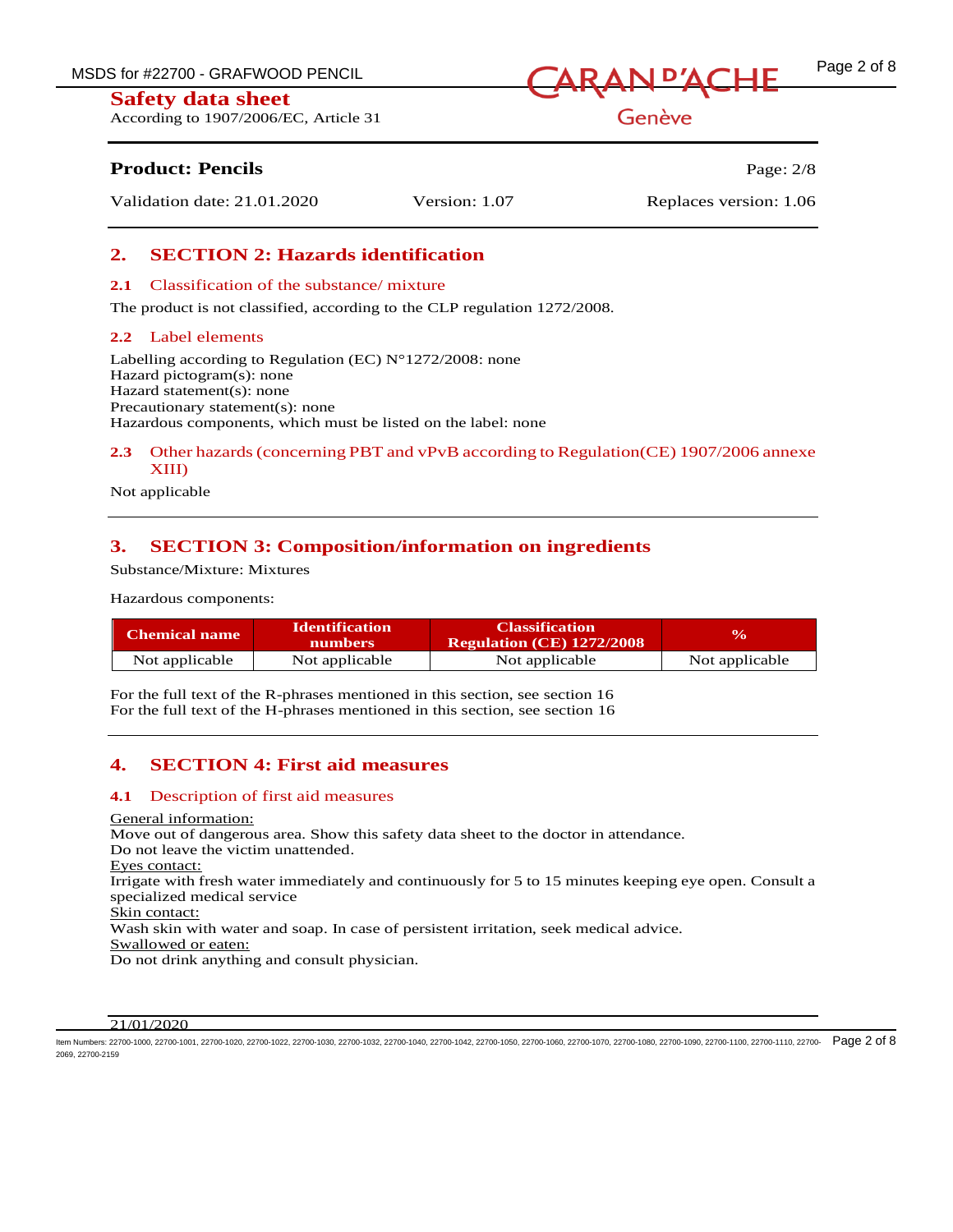According to 1907/2006/EC, Article 31



Genève

## **Product: Pencils** Page: 3/8

| Replaces version: 1.06<br>Validation date: 21.01.2020<br>Version: 1.07 |
|------------------------------------------------------------------------|
|------------------------------------------------------------------------|

Inhalation:

If unconscious, place in recovery position and seek medical device. If symptoms persist, call a physician.

**4.2** Most important symptoms and effects, both acute and delayed

No information available on the product itself

**4.3** Indication of any immediate medical attention and special treatment needed

None known

### **5. SECTION 5: Firefighting measures**

#### **5.1** Extinguishing media

Fire extinguishing materials: Carbon dioxide (CO2), Dry chemical powder

#### **5.2** Special hazards arising from the substance or mixture

Specific hazards during firefighting: Do not allow run off from firefighting to enter drains or watercourses.

#### **5.3** Advice for firefighters

Special protective equipment for firefighters: Wear self-contained breathing apparatus for fire fighting if necessary.

#### Further information:

Collect contaminated fire extinguishing water separately. This must not be discharged into drains. Fire residues and contaminated fire extinguishing water must be disposed of in accordance with local regulations.

### **6. SECTION 6: Accidental release measures**

#### **6.1** Personal precautions, protective equipment and emergency procedures

Personal precautions: use personal protective equipment, if necessary.

#### **6.2** Environmental precautions

For liquids:

Put in bin to soiled materials.

Prevent product from entering drains. Prevent further leakage or spillage if safe to do so. If the product contaminates rivers and lakes or drains inform respective authorities.

For solids: Respect the sorting of waste.

#### $\overline{21}/01/2020$

ltem Numbers: 22700-1000, 22700-1001, 22700-1020, 22700-1030, 22700-1030, 22700-1030, 22700-1040, 22700-1050, 22700-1060, 22700-1080, 22700-1080, 22700-1090, 22700-1010, 22700-1090, 22700-1110, 22700-1110, 22700-1090-2000-2069, 22700-2159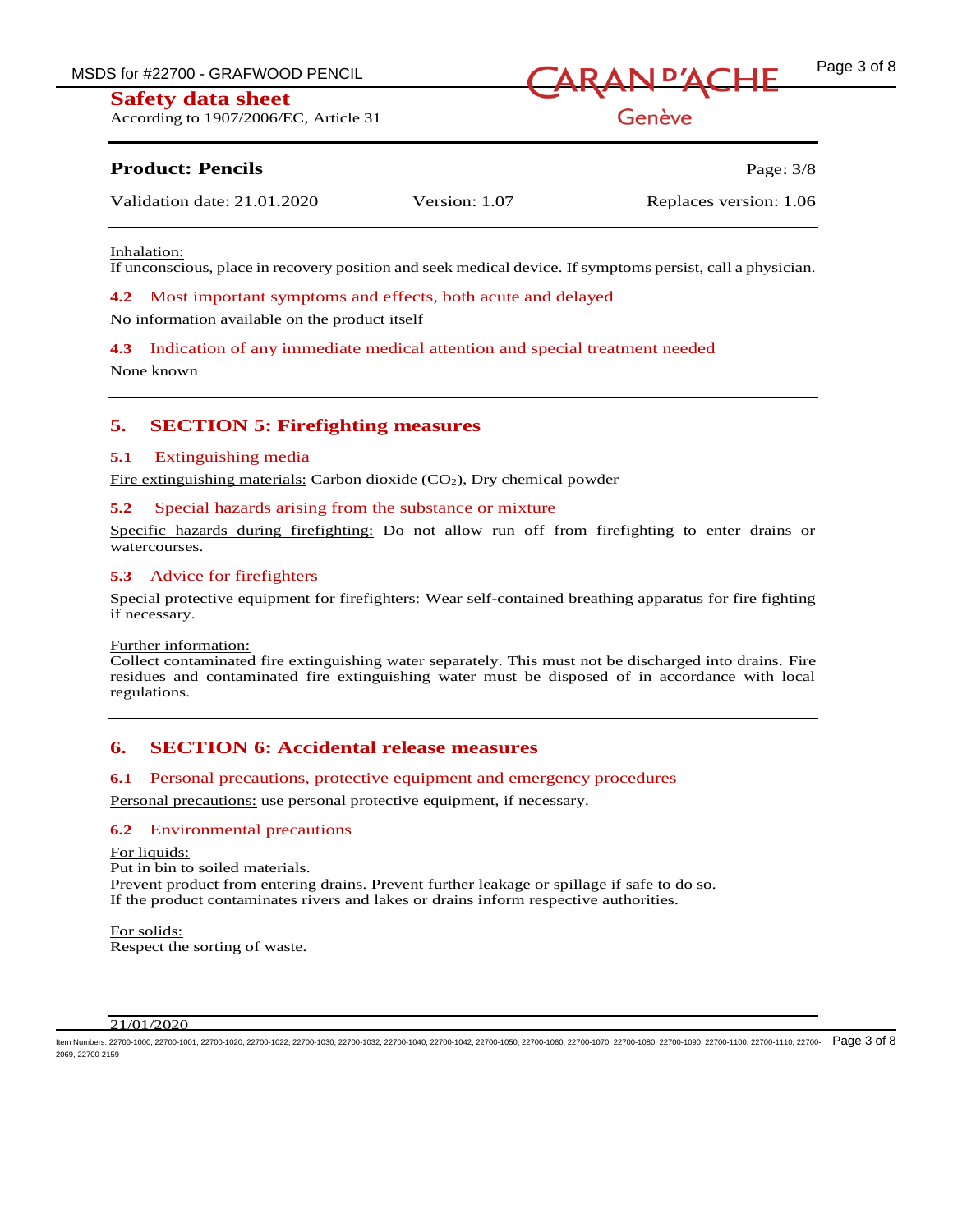According to 1907/2006/EC, Article 31



Genève

# **Product: Pencils** Page: 4/8

Validation date: 21.01.2020 Version: 1.07 Replaces version: 1.06

## **6.3** Methods and material for containment and cleaning up

#### For liquids:

Absorb with sorbents and put in bin to soiled materials. Soak up with inert absorbent material. Keep in suitable, closed containers for disposal.

#### **6.4** Reference to other sections

See Section 7 for information on safe handling. See Section 8 for information on personal protection equipment. See Section 13 for disposal information.

# **7. SECTION 7: Handling and storage**

#### **7.1** Precautions for safe handling

Avoid ingestion by eating, smoking or drinking while handling For personal protection, see section 8. Dispose of rinse water in accordance with local and national regulation.

### **7.2** Conditions for safe storage, including any incompatibilities

Other handling and storage requirements: Keep away from heat and open flame in the dry and ventilated place, clean and protect the product from the light. Protective measures during maintenance of contaminated equipment: Wash off with soap and water.

### **7.3** Specific end use(s)

No further relevant available information

### **8. SECTION 8: Exposure controls/personal protection**

#### **8.1** Control parameters

No available information

#### **8.2** Exposure controls

No special measures requested

### **9. SECTION 9: Physical and chemical properties**

#### **9.1** Information on basic physical and chemical properties

| Physical state: | Solid                            |
|-----------------|----------------------------------|
| Color           | According to product designation |
| Odour:          | mild odor                        |
|                 |                                  |

#### 21/01/2020

ltem Numbers: 22700-1000, 22700-1001, 22700-1020, 22700-1030, 22700-1030, 22700-1030, 22700-1040, 22700-1050, 22700-1060, 22700-1080, 22700-1080, 22700-1010, 22700-1010, 22700-1090, 22700-1110, 22700-1110, 22700-1090, 2270 2069, 22700-2159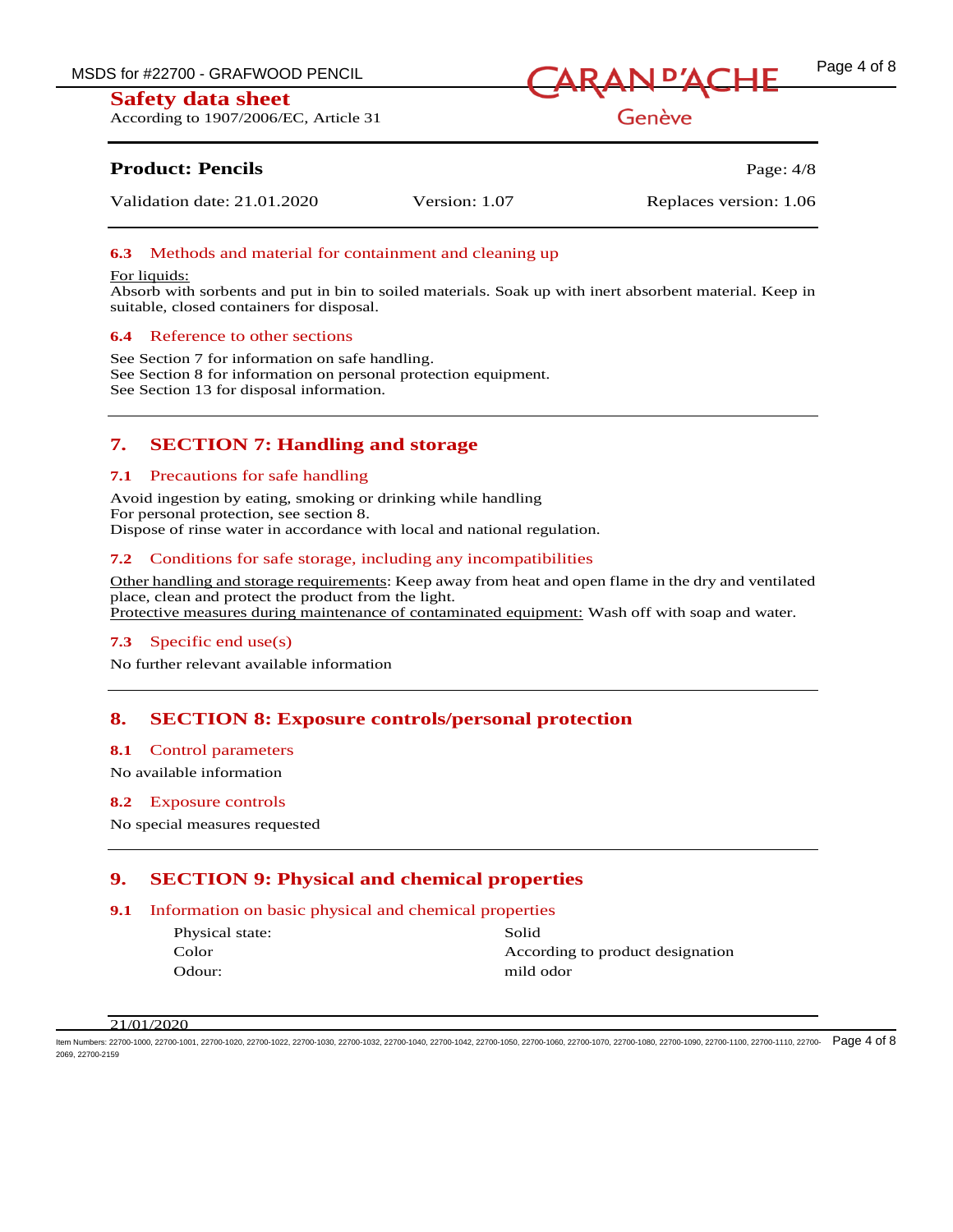According to 1907/2006/EC, Article 31

# **Product: Pencils** Page: 5/8

Validation date: 21.01.2020 Version: 1.07 Replaces version: 1.06

| pH:                                           | Not available |
|-----------------------------------------------|---------------|
| Melting point/freezing point:                 | Not available |
| Initial boiling point and boiling range:      | Not available |
| Flash point:                                  | Not available |
| Evaporation rate:                             | Not available |
| Flammability (solid, gas):                    | Not available |
| Upper/lower flammability or explosive limits: | Not available |
| Vapour pressure:                              | Not available |
| Vapour density:                               | Not available |
| Specific gravity (water $= 1$ ):              | Not available |
| Solubility (ies):                             | Insoluble     |
| Partition coefficient: n-octanol/water:       | Not available |
| Auto-ignition temperature:                    | Not available |
| Decomposition temperature:                    | Not available |
| Viscosity:                                    | Not available |
| Explosive properties:                         | Not available |
| Oxidising properties:                         | Not available |

#### **9.2** Other information

None

# **10. SECTION 10: Stability and reactivity**

#### **10.1** Reactivity

None reaction known

#### **10.2** Chemical stability

Stability: Stable under normal conditions of use, handling and storage. Maintain the product in a room tempered that it cannot exceed 40°C. Protect the product from the light and the humidity

#### **10.3** Possibility of hazardous reactions

Not known

**10.4** Conditions to avoid

No available information

**10.5** Incompatible materials

No available information

#### 21/01/2020

ltem Numbers: 22700-1000, 22700-1001, 22700-1020, 22700-1030, 22700-1030, 22700-1030, 22700-1040, 22700-1050, 22700-1060, 22700-1080, 22700-1080, 22700-1090, 22700-1010, 22700-1090, 22700-1110, 22700-1110, 22700-1090-  $\overline$ 2069, 22700-2159

# Genève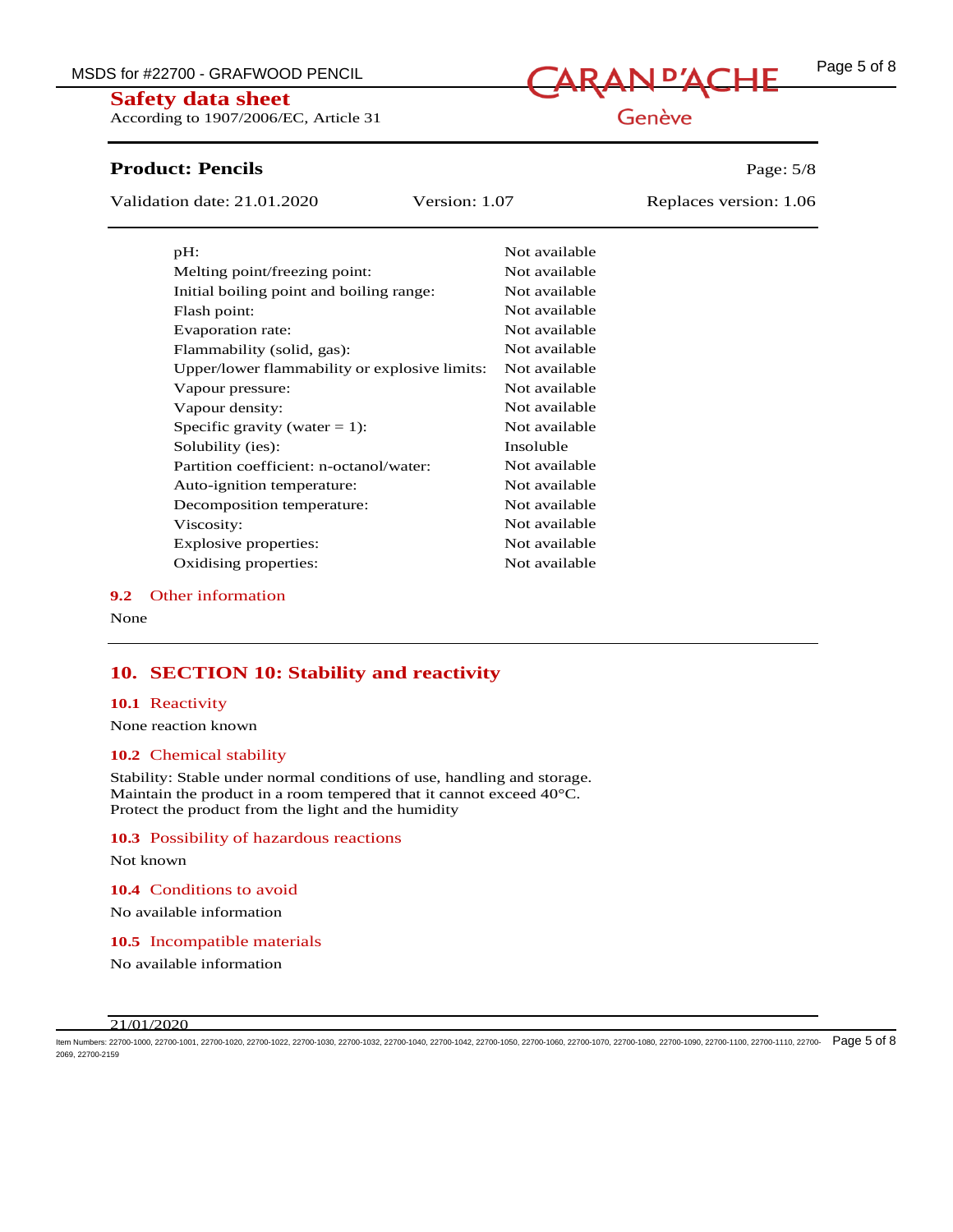MSDS for #22700 - GRAFWOOD PENCIL CARAN D'ACHE Page 6 of 8

### **Safety data sheet**

According to 1907/2006/EC, Article 31

# **Product: Pencils Page: 6/8**

Genève

| Validation date: 21.01.2020 | Version: 1.07 | Replaces version: 1.06 |
|-----------------------------|---------------|------------------------|
|                             |               |                        |

**10.6** Hazardous decomposition products

No available information

# **11. SECTION 11: Toxicological information**

Acute toxicity: No available data on the product itself. Skin corrosion/Irritation: No available data on the product itself Serious Eye damage/ Eye irritation: No available data on the product itself Respiratory or skin sensitization: No available data on the product itself Germ cell Mutagenicity: No available data on the product itself Carcinogenicity: No available data on the product itself Reproductive toxicity: No available data on the product itself Target Organ Systemic- single/repeated exposure: No available data on the product itself Aspiration toxicity: No available data on the product itself

# **12. SECTION 12: Ecological information**

#### **12.1** Toxicity

No available data on the product itself

### **12.2** Persistence and degradability

No available data on the product itself

**12.3** Bioaccumulative potential No available data on the product itself

#### **12.4** Mobility in soil

No available data on the product itself

**12.5** Results of PBT and vPvB assessment Not applicable

#### **12.6** Other adverse effects

Not applicable

#### $21/01/2020$

ltem Numbers: 22700-1000, 22700-1001, 22700-1020, 22700-1030, 22700-1030, 22700-1030, 22700-1040, 22700-1050, 22700-1060, 22700-1080, 22700-1080, 22700-1090, 22700-1010, 22700-1090, 22700-1110, 22700-1110, 22700-1090- Page 2069, 22700-2159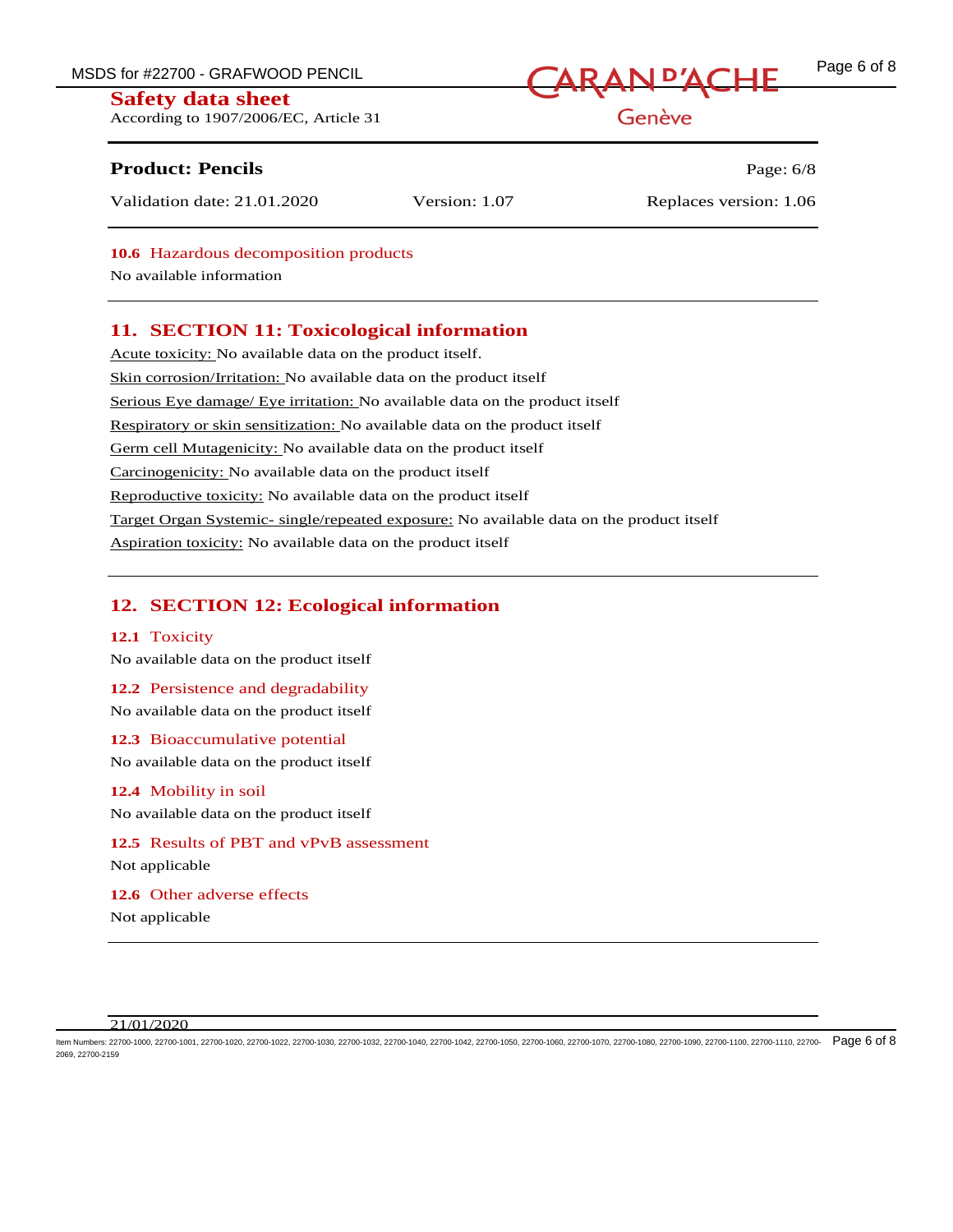According to 1907/2006/EC, Article 31



Genève

# **Product: Pencils** Page: 7/8

Validation date: 21.01.2020 Version: 1.07 Replaces version: 1.06

## **13. SECTION 13: Disposal considerations**

#### **13.1** Waste treatment methods

Product: The product should not be allowed to enter drains, water, courses or the soil Do not contaminate ponds, waterways or ditches with chemical or used container. Send to a licensed waste management company.

Contaminated packaging: Disposal must be made according to official regulations.

## **14. SECTION 14: Transport information**

|                                                                                | <b>ADR/RID</b> | <b>AND/ANDR</b> | <b>IMDG</b>    | <b>IATA</b>    |
|--------------------------------------------------------------------------------|----------------|-----------------|----------------|----------------|
| UN number                                                                      | Not applicable | Not applicable  | Not applicable | Not applicable |
| UN proper shipping name                                                        | Not applicable | Not applicable  | Not applicable | Not applicable |
| Transport hazard class(es)                                                     | Not applicable | Not applicable  | Not applicable | Not applicable |
| Packing group                                                                  | Not applicable | Not applicable  | Not applicable | Not applicable |
| <b>Environmental hazards</b>                                                   | Not applicable | Not applicable  | Not applicable | Not applicable |
| Special precautions for user                                                   | Not applicable | Not applicable  | Not applicable | Not applicable |
| Transport in bulk according<br>to Annex II of MARPOL<br>73/78 and the IBC Code | Not applicable | Not applicable  | Not applicable | Not applicable |
| <b>UN</b> "Model Regulation"                                                   | Not applicable | Not applicable  | Not applicable | Not applicable |

# **15. SECTION 15: Regulatory information**

### **15.1** Safety, health and environmental regulations/legislation specific for the substance or mixture

#### **EU Regulations:**

- Regulation (CE) n° 1907/2006 (REACH) Annexe XIV List of Substances of Very High Concern (SVHC): These products do not contain SVHC
- Regulation (CE) n° 1907/2006 (REACH) Annexe XVII: No substance listed

#### 21/01/2020

ltem Numbers: 22700-1000, 22700-1001, 22700-1020, 22700-1030, 22700-1030, 22700-1030, 22700-1040, 22700-1050, 22700-1060, 22700-1080, 22700-1080, 22700-1090, 22700-1010, 22700-1090, 22700-1110, 22700-1110, 22700-1090-22700 2069, 22700-2159